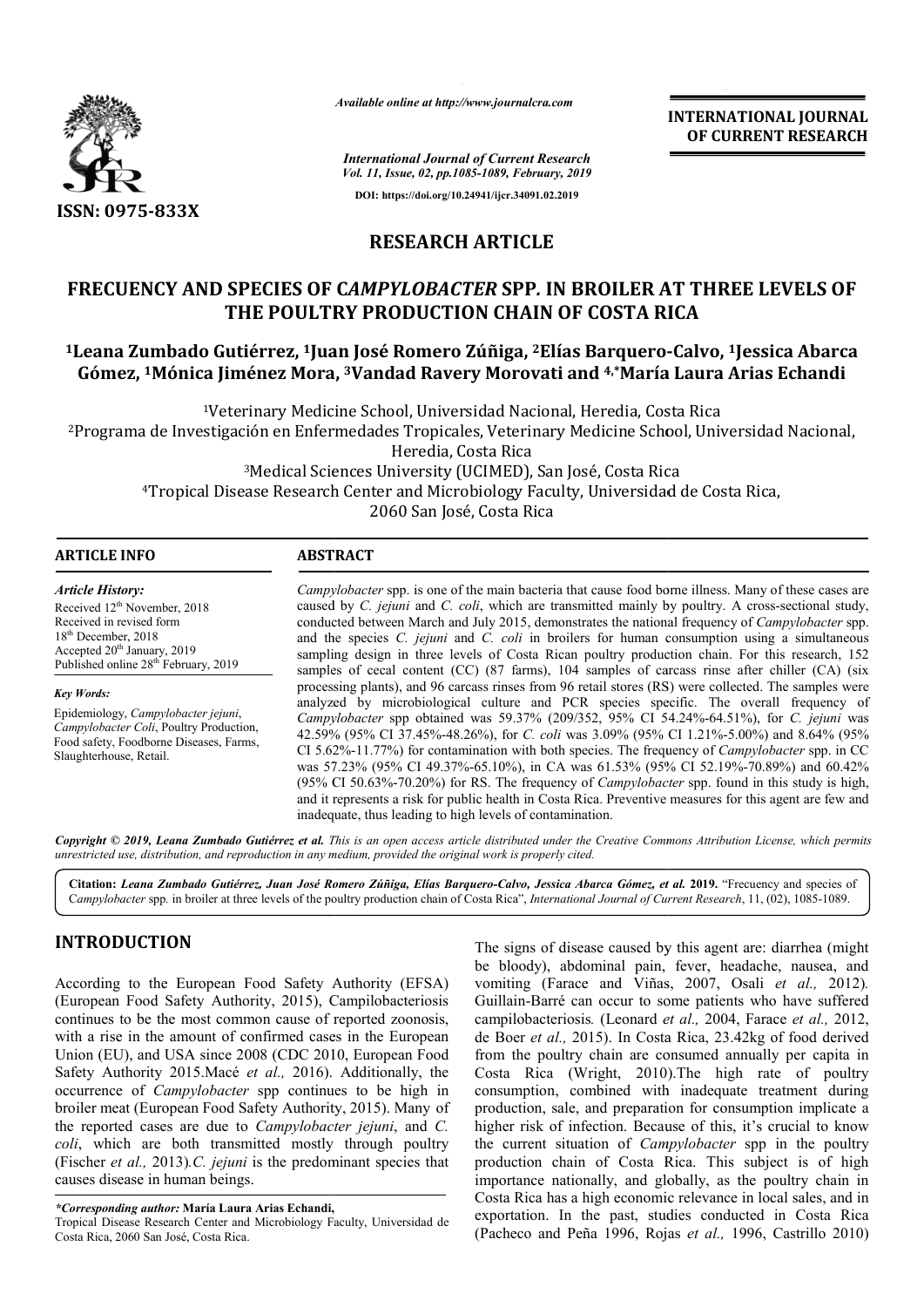have shown mixed results which contradict each other, possibly due to the use of different culture methodologies, and the identification of different bacteria. A more recent study was conducted to analyze three levels of the poultry production chain simultaneously butwith a small number of samples (Zumbado *et al.,* 2014). The objective of this study was to determine the frequency of thermo tolerant *Campylobacter* spp. and the species *C. jejuni,* and *C. coli* in Costa Rica by simultaneously analyzing three levels of the broiler production chain for human consumption (farms, processing plants, and points of sale). In order to carry out the study, the application of robust molecular methods was used.

#### **MATERIALS AND METHODS**

*Type of study and location of sampling:* A cross- sectional study was carried out between the March and July of 2015 in order to obtain the national frequency of *C. jejuni* and *C. coli* in poultry for human consumption. A sampling design was used in three levels of the Costa Rican poultry production chain: the farms, processing plants, and points of sale. This type of study was chosen because it allows estimation of the magnitude, and distribution of the pathogenic agent characterizing the sanity of poultry. All the poultry that was sampled during the investigation period (March – July 2015), from the three levels of the poultry chain, which was positive for *Campylobacter* spp by microbiologic culture was defined as case. The size of the sample required in order to determine national frequency was determined based on the frequencies of contamination reported by Zumbado *et al.* (2014). With the use of Win Episcope®, based on the formula used to determine frequency with an approximate population of 60 938 114 processed poultry in one year (Wright 2010) a frequency of 80% for lots containing fecal content, 40% carcass, and 50% at points of sale, assuming an acceptable error of 10% and a confidence level of 95%, it was determined that the required sample size was 63 poultry lot samples (126 of fecal content), 99 samples of carcass rinse, and 96 samples of points of sale, for a total of 321 samples. The number of samples acquired from the poultry lots was doubled (126) because two samples will be taken from each lot in order to avoid loss of material during analysis.

*Farms:* Broilers aged 35 through 40 days, weighing between 1500g and 3000g destined for human consumption were analyzed. The gross production of poultry in our country is concentrated in a few large scale producers who maintain strict biosecurity protocols, as well as management, and nutrition protocols for the fattening of broilers. Due to the fact that national poultry production is intense throughout the year, as well as *Campylobacter* spp characteristics, it was considered that the frequency f this pathogen doesn't vary according to production periods, or climate changes.

*Retail stores:* The sampling distribution for RS was done proportionally to the population size of each providence, using the three most populated cantons as reference, as well as the three most populated districts of each one. By doing this, it was assured that the samples would be obtained from those places where most of the product is commercialized, thus, those places where the largest amount of people could be exposed to *Campylobacter* spp.

*Sample collection*: In general, a total of 352 samples were collected and distributed according to the expected frequencies

(Zumbado *et al.,* 2014) (n=152 farm samples, n=104 processing plant samples, and n=96 point of sale samples). Three types of samples were collected: cecum, in order to extract cecal content (CC) (sample which represents the farms), samples of carcass rinse after chiller (CA) (sample which represents the processing plants), and carcass rinse from retail stores (RS).

*Cecal content:* Poultry from each farm was identified at each processing plant. In this way, samples of CC and CA belonged to the same farm. The cecum from two fowls was collected immediately after evisceration. Each cecum was placed in a sterile plastic bag and identified accordingly. When a sample of cecal content was reported positive, it was inferred that the lot from which it came from was positive. This is due to the methodology in the production of poultry "All in, all out", and the characteristics of infection produced by *Campylobacter* spp. in these chickens. "All in, all out" means that all fowl from a same lot receive the same cares concerning vaccination, feeding, medications, amongst others. For this reason, it is highly probable that if this microorganism is present in one chicken, it's present in the rest of them as well.

*Carcass rinse:*Samples were taken from the carcasses through the rinse method (USDA, 2008) after the poultry had gone through the cooling process in the line of production. For each carcass sampled, internal temperature was taken from the depth of the breast with the use of a food- adequate thermometer which was properly calibrated and disinfected.

*Carcass rinse acquired from points of sale:* In RS, the sample that corresponds to carcass (known as clean chicken), was collected through the normal purchasing process. The sample was transported in the bag and conditions supplied by the retail store. As soon as the sample was received, internal temperature was taken from the depth of the breast with the use of a foodadequate thermometer which was properly calibrated and disinfected. Once the sample had reached the lab, each purchased carcass was rinsed as described previously. All of the collected samples were transported to the to the laboratory of Bacteriology of the School of Veterinary Medicine (EMV) of the National University (UNA), at a temperature no greater than 4°C in order for the respective analysis to take place.

*Campylobacter spp. Culture:* The rinsing process for the poultry carcass was taken from the ISO 10272-1:2006 protocol modified by the United States Department of Agriculture (USDA) (2008). Each sample was rinsed with 400 ml of buffered peptone water – BPW (Oxoid Ltd., Ogdensburg, NY). Afterwards, 30 ml of the rinse was taken and enriched in Preston enrichment broth base (Oxoid Ltd., Ogdensburg, NY). Following this process, incubation took place for 48 hours at 42±1 °C in microaerophilic conditions (10%O2, 5%CO2 and N2 for balance), using a Campygen generating system (Oxoid Ltd., Ogdensburg, NY). Consecutively, a 30 µl aliquot of the selective enrichment was transferred to the Modified Charcoal Cefoperazone Deoxychocolate- mCCDA agar plates (Oxoid Ltd., Ogdensburg, NY). After 48 hours of incubation, the presumptive colonies were confirmed at the genus level with the use of enzymatic tests (oxidase and catalase), and their microscopic morphology was determined. Those identified as *C. jejuni* and *C. coli* were kept at -80 °C (Farace and Viñas, 2007)-For the detection of *Campylobacter* spp. from the cecum samples, the cecal content was homogenized in 20ml of BPW.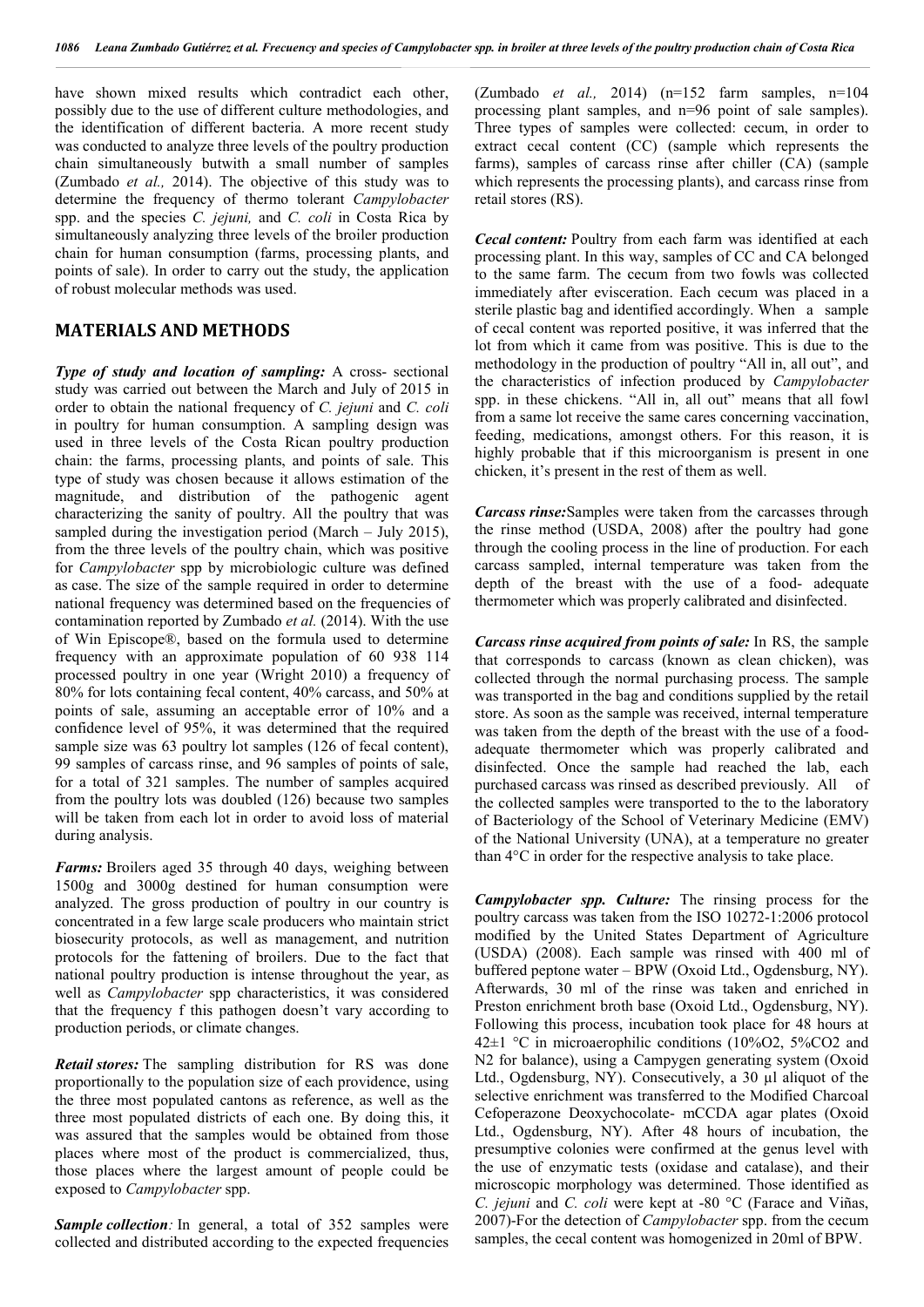1ml of the mixture was transferred to 9ml of Preston supplemented broth. The incubation period, time, and the biochemical screening methods were the same for the meat, and carcass of chicken.

*Confirmation through species- specific PCR:* The isolated samples which belonged to the *Campylobacter* spp. species were confirmed, and identified with multiple PCR using MapA, and CeuE genes with fragments of 589 and 462 bp for *C. jejuni*, and *C. coli* respectively (Denise *et al.,* 2001). The extraction of DNA was carried out using the boiling method (Denise *et al.,* 2001)*.* Afterwards, 1 μl of DNA was added to PCR test tubes which contained 12.5 µl of GoTaq® Green Master Mix [1x], 20pmol of each primer, and nuclease- water for a final volume balance of 25 µl (Rahimi, 2011)*.* The gene amplification was carried out following the protocol o thermal cycles used by Farace and Viñas (2007). The reference strains (*C. jejuni* ATCC 33560, and *C. coli* ATCC 33559) were employed as positive controls, *E. coli* ATCC25922 was used as negative control. Electrophoresis was carried out inagarose gel 1% stained with SYBR ®Safe (Invitrogen, USA). It was done at 75V, 400mA, and for 50 minutes, which was the time required for the differentiation of the marker band of 100pb (Ladder; Promega, USA). The gel was photo- documented on a Bio-Rad® transilluminator, and the bands were analyzed with the Chemi Doc System XRS software.

*Statistical analysis:* The frequency for *C. jejuni*, and *C. coli* was established both globally, and at each food chain level. Also, the frequency was calculated for each point of sale. Relative, and absolute frequencies were calculated, as well as qualitative nominal, ordinal, and discrete quantitative variables. Central tendency, and dispersion for the continuous quantitative variables were obtained. Info Stat® (Info Stat, FCA-UNC, Córdoba, Argentina), and Win Episcope 2.0 ® (EPIDECON, Zaragoza, Spain) were used for statistical analysis. The threshold value of significance  $(\alpha)$  was established as 5%;

## **RESULTS**

*General aspects:* A general frequency for *Campylobacter* spp. of 59.37% (209/352) was obtained.The frequency of *C. jejuni* was 42.85% (138/322),*C. coli* was 3.1% (10/322), and contamination of both species (mixed) was 8.69% (28/322).A total of 30 positive samples for the *Campylobacter* genus could not be identified as any species. Of the total strains whose species were identified through PCR, 78.40% (138/176) corresponded to *C. jejuni*, 5.68% (10/176) to *C. coli*, and 15.90% (28/176) to mixed contamination (Figure 1).

*Cecal content:* 152 samples of CC were collected. They represent the contamination status of the plant. These samples were obtained from a total of 76 farms, including 70 from the province of Alajuela, two from Heredia and Puntarenas, one from Cartago and San José. Farms analysis resulted in a 65,78% (n=50) frequency. *C. jejuni* was found in 28 of the sampled farms (44 positive samples). *C.* coli was found in four farms and mixed infection was found in 15 of them

*Carcass Rinse:* Out of all the carcass rinse samples analyzed  $(n=104)$ , 64  $(61.53\%)$  of them were positive for *Campylobacter* spp. 53 (91.37%) of these corresponded to *C.* 

*jejuni*, three (5.17%) for *C. coli*, and two (3.44%) were mixed contamination.

| Table 1. Geographic distribution of positive results at points of      |
|------------------------------------------------------------------------|
| sale for <i>Campylobacter</i> spp, according to province, during March |
| through July of 2015                                                   |

| Province (n)   | Positives (% in province) | % Positives / RS total |
|----------------|---------------------------|------------------------|
| Alajuela (19)  | 12(63.15)                 | 12.5                   |
| Cartago $(12)$ | 10(83.33)                 | 10.41                  |
| Guanacaste (7) | 2(28.57)                  | 2.08                   |
| Heredia (10)   | 6(60.00)                  | 6.25                   |
| Limón $(9)$    | 5(55.55)                  | 5.20                   |
| Puntarenas (9) | 1(11.11)                  | 1.04                   |
| San José (30)  | 22 (73.33)                | 22.91                  |
| Total $(96)$   | 58 (60.41)                | 60.41                  |

*Retail Sale:* At this level of the food chain, frequency for *Campylobacter* was 60.42% (58/96); 41 samples (87.23%) were determined to be *C. jejuni*, one sample (2.12%) *C. coli*, and five samples (10.63%) mixed contamination. The frequency found at the central urban zone known as "Gran Área Metropolitana (Great metropolitan area) (GAM), was 78.57% (n=44/56); while a frequency of 37.50% (n=15/40) was found at the area outside of the GAM (rural area). Distribution by province is shown on Table 1. San José was the province with the highest isolation frequency followed by Cartago. Puntarenas was the province with the lowest isolation frequency.

## **DISCUSSION**

Even though the number of samples obtained in the preliminary study done in Costa Rica in 2012 (Zumbado *et al.,* 2014) were limited, the nationwide results obtained in this study do not differ significantly. The frequency of *Campylobacter* spp. in samples obtained through carcass rinse after exiting the chiller heavily exceeds the results reported in previous studies, those being: 1.75% (Cid, 2010), and 0.00% (Rojas *et al.,* 1996). In both previous studies the microbiological isolation methods were different to the methods used in this study. In the case of the RS samples, the previous frequency reported was 63% (Antillon *et al.,* 1987) and 18% (Castrillo, 2010).

The samples were collected with a similar method from metropolitan areas. Results reported in Chile (54.00%) (Figueroa *et al.,* 2009), Jordan (61.5%) (Osaili *et al* 2012), and France (5.6%) (Denis *et al*., 2001) show similar frequency for CA. A similar situation occurs with RS, as the frequency is reported to be 58.3% in México (Zaidi *et al.,* 2012), 49.5% in Spain (Dominguez *et al.,* 2002), 76.0% in Maryland, USA (Cue *et al.,* 2005), 36.5% in Iran (Tareme *et al.,* 2006), and 87.5% in France (Hue *et al.,* 2010). In parallel, a frequency of 81.8% has been reported in samples obtained from commercial broiler farms in the south of Brazil (Kuana *et al* 2008); as well as 77.2% reported in the same type of samples obtained from France (Hue *et al.,* 2011) which is above the 57.24% obtained in this study. In any case, the frequency of *Campylobacter* spp. in the poultry for human consumption food chain is high. The highest frequency of positive results for *Campylobacter* spp. in CC, specially *C. jejuni*, was obtained from the province of Alajuela. Most of the broiler farms are located in those areas. Reciprocity was observed between the results obtained in CC, and CA in 21 (27.63%) of the cases. However, the frequency in CA exceeds the frequency in CC, even when strict hygiene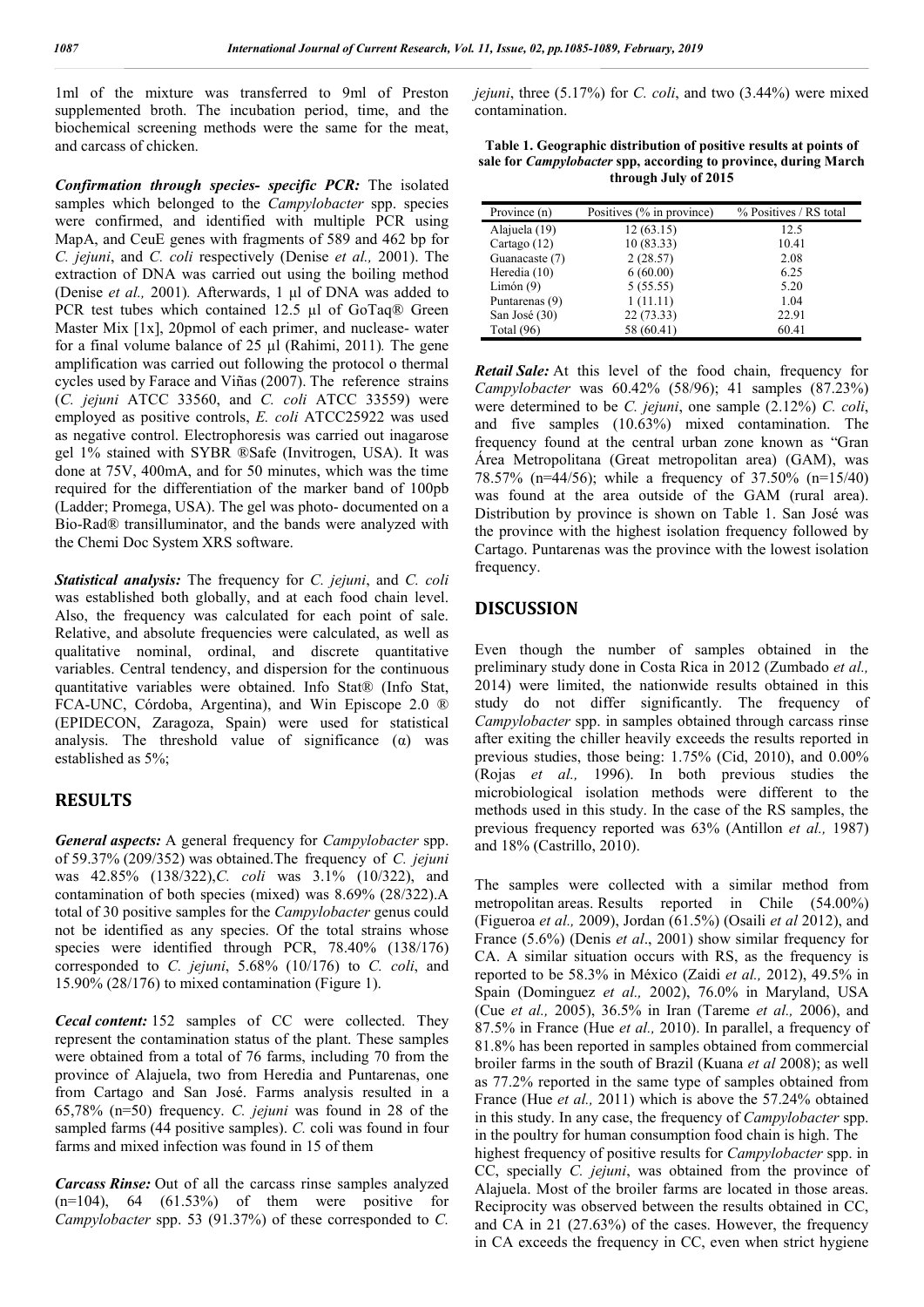controls, such as the use of chlorine, and/or peracetic acid in the cooling water, reduction in temperature, implementation of GHMP, or HACCP are used at the processing plants. It must be taken into account that during the cooling process, carcasses are maintained together in the cooling water. For this reason, contamination could disseminate through this process. It has been shown that carcasses that belong to poultry lots which are CC positive for *Campylobacter* presented a higher UFC per gram than those which are CC negative (Rosenquist *et al.,*  2006*,* Allen *et al.,* 2007, Reich *et al.,* 2008, Hue *et al.,* 2011). This shows that evisceration in the processing plants is the step in the food chain that contributes the most to disseminating contamination (Hue *et al* 2010, Hue *et al.,* 2011)*.* For this reason, reduction in the intestinal colonization of broiler could considerably reduce the contamination of the final product, and thus, the possibility of human campylobacteriosis (Fischer *et al.,* 2013). It has been described that those lots that do not sacrifice first thing in the morning schedule have a higher risk of being positive for *Campylobacter*. Other risk factors associated to positive results for Campylobacter that should be taken into consideration are maintaining evisceration room temperature higher than 15°C, and visible contamination of the evisceration (Hue *et al.* 2010).

In this investigation, a mild rise in the frequency of CA in relation to RS was demonstrated, contrary to what was expected according to the results in the preliminary study (Zumbado *et al.,* 2014).However, a similar behavior was reported in France (Denis *et al.,* 2001). None the less, the frequency in RS is high, and this could be due to a flaw in the transportation of poultry, and maintenance of adequate conditions at the RS, such as higher temperature, dirty cold display chambers, presence of flies close to the product, contact of the boxes containing the products with the ground, amongst other causes observed during visits. A higher frequency of positive results was observed at RS within the GAM with respect to rural areas. This reflects that an irregular manipulation could exist once received in the metropolitan area. For example, crossed contamination with other animal products could be a cause due to the fact that no significant association was made with the origin of the product. In a near future, the goal for food safety authorities should be the reduction in *Campylobacter* spp. in the food chain (Macé *et al., 2016*). This objective could be reached by maintaining active surveillance for this infectious agent in the distinct areas of the food chain, as well as evaluating the efficacy of these chemical, or physical interventions. The frequency of *Campylobacter* spp found in this investigation is high, and it represents a danger for the public health of Costa Rica. Preventative measures against this infectious agent are scarce, and deficient, which results in high levels of contamination of food products.

#### **Acknowledgement**

This study was financed by the National University (Universidad Nacional), through the Academic Development Institutional Fund (FIDA) (Fondo Institucional para el Desarrollo Académico) contest. The helpreceived from the team at the Bacteriology Lab from the UNA Veterinary University (Escuela de Medicina Veterinaria), and SENASA is deeply appreciated. In addition, we thank the veterinarians and the personnel of the processing establishments for the collaboration provided.

**Funding:** This study was financed by the National University (Universidad Nacional), through the Academic Development Institutional Fund (FIDA) (Fondo Institucional para el Desarrollo Académico) contest.

**Conflict of interest:** none

#### **REFERENCES**

- Allen V M., Bull SA, Corry JEL, Domingue G., Jorgensen F., Frost JA., Whyte R., Gonzalez A., Elviss N. and Humphrey TJ. 2007. *Campylobacter* spp. contamination of chicken carcasses during processing in relation to flock colonisation. *Int.J. Food Microb*., 113: 54-61.
- Antillón F., Odio E. and García V. 1987. Presencia de *Campylobacter jejuni, C. coli* y *C. laridis* en pollos frescos del área Metropolitana de San José, Costa Rica. Rev. Cost. Cienc. Méd. 8: 39-41.
- Castrillo N. 2010. Comparación de 3 técnicas para la detección de *Campylobacte*r en muestras de pollos frescos comercializados en el área Metropolitana. (Tesis de Licenciatura). Universidad de Costa Rica. San José.
- Cid A. 2010. Determinación de la presencia de *Campylobacter* spp en pollo y sus derivados, en la provincia de Alajuela. (Tesis de Licenciatura). Universidad de Costa Rica. San José.
- Centers for Disease Control and Prevention. 2010. *Campylobacter*: General information. Disponible en http://www.cdc.gov/nczved/divisions/dfbmd/diseases/camp ylobacter. Revisado 19 de enero 2016.
- Cui S., Ge B., ZhengJ and Meng J. 2005. Frequency and Antimicrobial Resistance of *Campylobacter s*pp. and *Salmonella* Serovars in Organic Chickens from Maryland Retail Stores*. Appl. Envirom Microb*. 71: 4108–4111.
- de Boer P., Rahaoui H., Leer RJ., Montijn RC. and van der Vossen JM. 2015. Real-time PCR detection of *Campylobacter* spp.: A comparison to classic culturing and enrichment. *Food Microb*. 51: 96–100.
- Denis M., Refregier-Petton J., Laisney MJ., Ermel G. and Salvat G. 2001. *Campylobacter* contamination in French chicken production from farm to consumers. Use of a PCR assay for detection and identification of *Campylobacter jejuni* and *Camp. coli*. J. Appl. Microbiol*.* 91: 255–267. http://doi.org/ 10.1046/j.1365-2672.2001.01380.x
- Domínguez C., Gómez I. and Zumalacárregui J. 2002. Frequency of *Salmonella* and *Campylobacter* in retail chicken meat in Spain. *J. Food Microb*. 72: 165-168.
- Ebrahim Rahimi M.A. 2011. Antimicrobial resistance patterns of *Campylobacter* spp. isolated from chiken, turkey quail, partridge, and ostrich meat in Iran. Food Control. 22: 6.
- European Food Safety Authority y European Centre for Disease Prevention and Control. 2015. The European Union summary report on trends and sources of zoonoses, zoonotic agents and food-borne outbreaks in 2014. EFSA Journal 13: 4329. doi:10.2903/j.efsa.2015.4329
- Farace MI. and Viñas MR. 2007. Manual de procedimientos para el aislamiento y
- caracterización de Campylobacter spp. WHO Global Salm Surv/OPS. Disponible en: http://bvs.panalimentos.org/ local/file/Manual\_*Campylobacter*\_31-08-2007.pdf. Revisado 23 enero 2016.
- Figueroa G., Troncoso M., López C., Rivas P. Toro M. 2009. Occurrence and enumeration of *Campylobacter* spp. during the processing of Chilean broilers. *BMC Microbiology*, 9: 94.